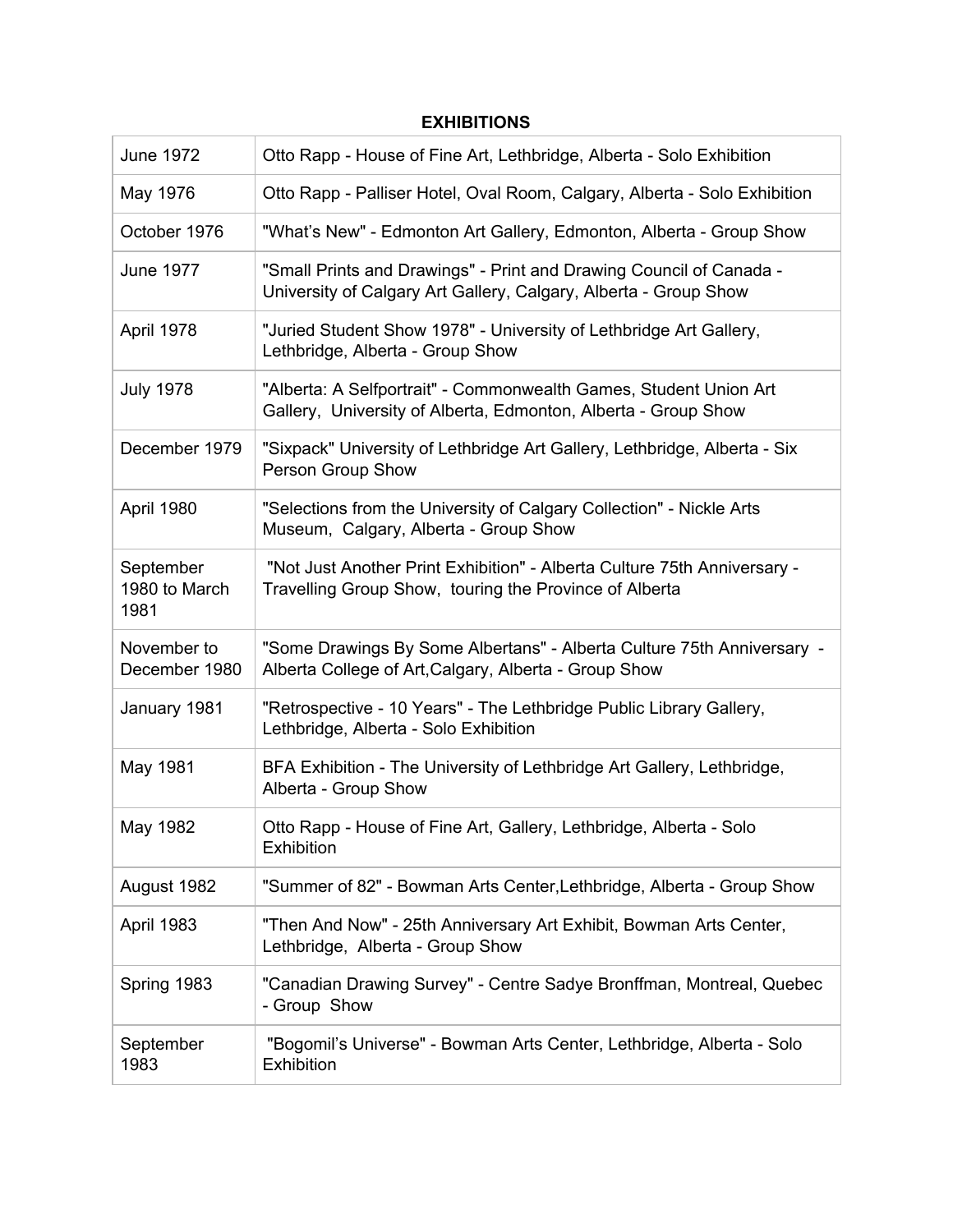| November 1984               | "Works On Paper" - Bowman Arts Center, Lethbridge, Alberta<br>- Group Show                                                               |
|-----------------------------|------------------------------------------------------------------------------------------------------------------------------------------|
| May 1985                    | "CNIB Art 85" - CNIB Edmonton Center, Edmonton, Alberta - Group Show                                                                     |
| May 1986                    | "UofL Nursing Scholarship Benefit Show" - Auditorium St,. Michael's<br>Hospital, Lethbridge, Alberta - Invitational Group Show           |
| May to June<br>1986         | "The Radish Factory Exposition" - The 'Radish Factory' Warehouse,<br>Lethbridge, Alberta - Multi-Media Group Show                        |
| August 1986                 | "The Radish Factory" - Lethbridge and District Exhibition Pavillon,<br>Lethbridge, Alberta - Group Show                                  |
| September<br>1986           | "Realism" - Bowman Arts Center, Lethbridge, Alberta - Four Person Show                                                                   |
| October to<br>November 1986 | "By Means Of Line" - Muttard Gallery, Calgary, Alberta<br>- Invitational Group Show                                                      |
| October to<br>November 1986 | "Portraits" - The Radish Factory Gallery, Lethbridge, Alberta<br>- Group Show                                                            |
| February 1987               | "As It Stands" - The Radish Factory Gallery, Lethbridge, Alberta -<br>Sculpture - Group Show                                             |
| February 1987               | "Charity Art Auction" - Lethbridge Community College Foundation,<br>Lethbridge, Alberta - Invitational Group Show                        |
| March 1987                  | "The Radish Factory At Ag-Expo" - Lethbridge and District Exhibition<br>Pavillon, Lethbridge, Alberta - Juried Group Show                |
| April 1987                  | "S.O.S." - Shirley Hamilton - Reid Spencer - Otto Rapp - The Radish<br>Factory Gallery, Lethbridge, Alberta - Three Person Show          |
| <b>June 1987</b>            | "Surrealism" - Otto Rapp - Susan Fraser - Claus Cumpel - Edmonton<br>Public Library Foyer Gallery, Edmonton, Alberta - Three Person Show |
| <b>July 1987</b>            | "Claus Cumpel and Otto Rapp"- Rice Gallery - Citadel Theater, Edmonton,<br>Alberta - Two Person Show                                     |
| February 1988               | "Charity Art Auction" - Lethbridge Community College Foundation,<br>Lethbridge, Alberta - Invitational Group Show                        |
| April 1988                  | "Otto Rapp - Paintings and Drawings" - Trui's Art Gallery and Restaurant,<br>Lethbridge, Alberta - Solo Exhibition                       |
| November 1989               | "Rugero Valentini, Italy and Otto Rapp, Austria-Canada" - Medicine Hat                                                                   |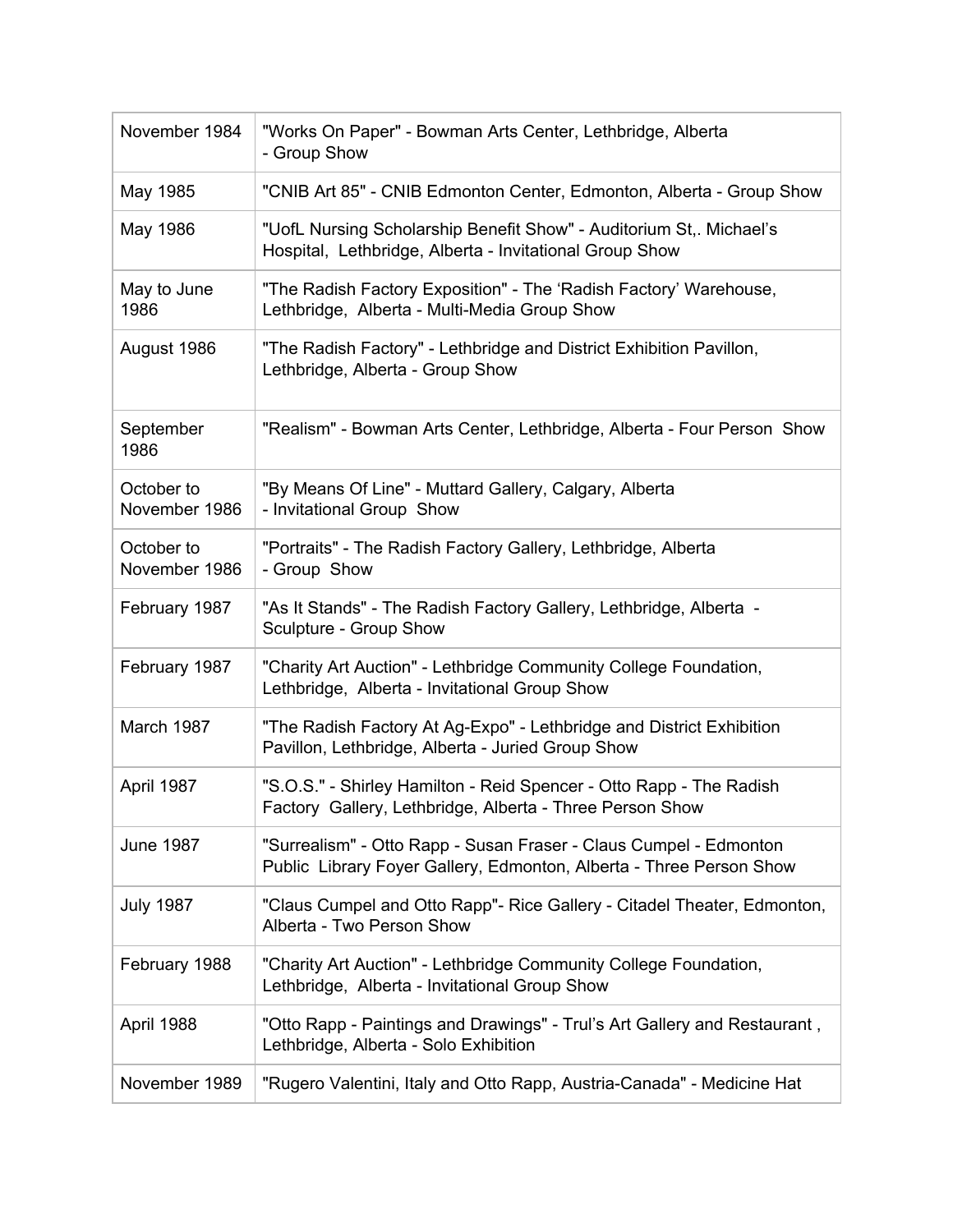|                                       | Lodge Ballroom, Medicine Hat, Alberta - Two Person Show and Sale,<br>organized by Rick Filanti as a benefit for the 'Medicine Hat Saamis Tepee<br>Association' |
|---------------------------------------|----------------------------------------------------------------------------------------------------------------------------------------------------------------|
| July to<br>September<br>1991          | "Allied Arts Council Rental Exhibition" - Yates Center Gallery, Lethbridge,<br>Alberta - Group Show                                                            |
| May to June<br>1992                   | "Allied Arts Council Rental Exhibition" - City Hall Council Chambers,<br>Lethbridge, Alberta<br>- Group Show                                                   |
| October 1992                          | "Food For Thought" - Lethbridge Community College Food Court,<br>Lethbridge, Alberta - Group Show                                                              |
| June to July<br>1994                  | "Art Of The Mystic" - Prairie Art Gallery, Grande Prairie, Alberta<br>- Solo Exhibition                                                                        |
| October 1994                          | "Handpainted Mailboxes" - Prairie Art Gallery, Grande Prairie, Alberta -<br>Fundraising Auction, Invitational Group Show of 29 Alberta Artists                 |
| February 1996                         | "Art In The Mall" - Alberta Winter Games - College Mall, Lethbridge,<br>Alberta<br>- Group Show of Southern Alberta Artists                                    |
| May 1996                              | "Annual Figurative/Portrait Exhibition" - Yates Center Gallery, Lethbridge,<br>Alberta - Juried Group Show                                                     |
| May 21st to<br>June 30th 2010         | <b>International Exhibition 2010 Surrealism Now - Bissaya Barreto</b><br>Foundation, Coimbra, Portugal - Group Show                                            |
| August 13th to<br>August 25th<br>2011 | "The Spirit of Art" - Galerie Arthoff, Breitenstein, Austria<br>- Group Show                                                                                   |
| November 18th<br>to 20th 2011         | "Luxury - Please" - Phantastenmuseum Wien at the Hofburg, Vienna<br>- group show - (Society24.at archive about this event)                                     |
| April 14th to<br>April 28th 2012      | "Society for Art of Imagination" - Phantasten Museum Wien, Vienna,<br>Austria<br>- Group Show                                                                  |
| April 27th to<br>Nov. 15th 2012       | "IMAGO" - Barockschloss Riegersburg, Austria<br>- Group Show                                                                                                   |
| May 22nd to<br>31st 2012              | <b>FASZINATION DER ZEICHNUNG - Palais Palffy</b><br>Group Show Phantastenmuseum Vienna                                                                         |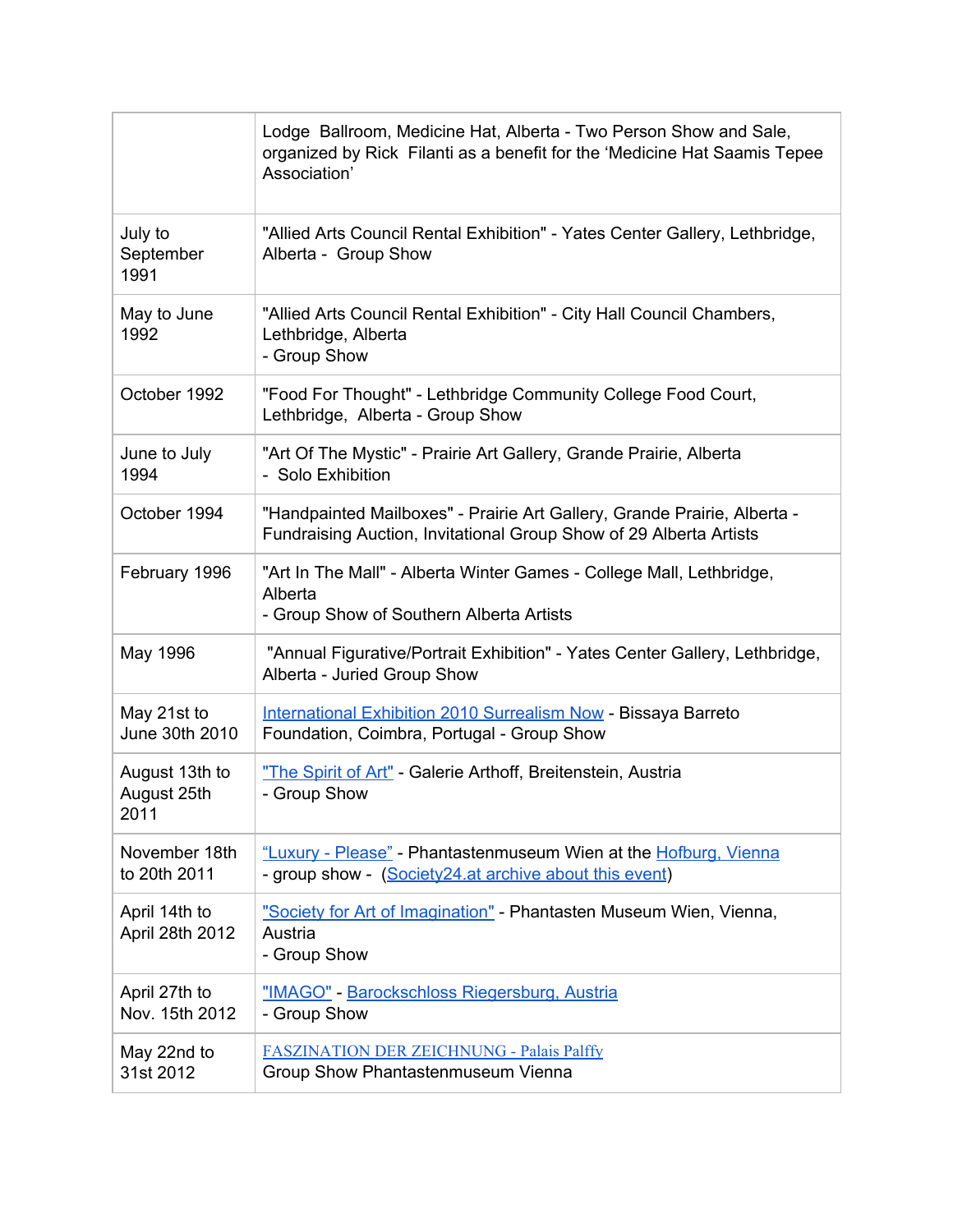| June 23rd to<br>August 26th<br>2012      | "Austronauten"<br>PhanArt Viechtach - Altes Rathaus Viechtach, Bavaria - Group Show                                            |
|------------------------------------------|--------------------------------------------------------------------------------------------------------------------------------|
| July 13th to<br>Sept. 20th 2012          | "VISIONARIES" The Art of the Fantastic - Queensborough Community<br>College, The City University of New York, USA - Group Show |
| July 23rd to<br>August 3rd 2012          | "Unleashed Visions" - Arthoff Galerie, Breitenstein, Austria<br>- Group Show                                                   |
| September 1st<br>to<br>Sept. 30th 2012   | International Surrealism Now 2012 - Monographic Museum, Conimbriga,<br>Portugal<br>- Group Show                                |
| October 4th to<br>October 31st<br>2012   | "Austronauten" - Phantasten Museum Wien, Vienna, Austria<br>- Group Show                                                       |
| October 5th to<br>October 18th<br>2012   | "Geysers of Subconsciousness-8" - "Plum Palm", Moscow, Russia<br>- Group Show                                                  |
| November 2nd<br>to<br>Nov. 28th 2012     | International Surrealism Now 2012 - Setúbal Culture House, Setúbal,<br>Portugal<br>- Group Show                                |
| November 30th<br>to December<br>4th 2012 | <b>Fantastic Art Shop</b><br>Weihnachtsausstellung im Palais Chotek - Vienna, Austria<br>- Group Show                          |
| February 7th<br>2013                     | Salon-Galerie Dr. Cornelia Mensdorff-Pouilly - Vienna, Austria<br>- Solo Exhibition                                            |
| March 2013                               | <b>Fantastic Art Shop</b><br>Goldstein & Partner, Wr. Neustadt, Austria<br>- Group Show                                        |
| March 22nd to<br>April 1st 2013          | <b>Dreams and Divinities</b><br>Centro Cultural San Marcos- Toledo, Spain<br>- Group Show                                      |
| April 10th to<br>May 31th 2013           | <b>International Surrealism Now 2013</b><br>Gallery Caixa de Crédito Agrícola Mútuo - Lisbon, Portugal<br>- Group Show         |
| April 19 to<br>April 31 2013             | <b>Dreams and Divinities</b><br>Salade Arte y Sala d'esxposiciones de Maracena - Maracena, Granada<br>Spain - Group Show       |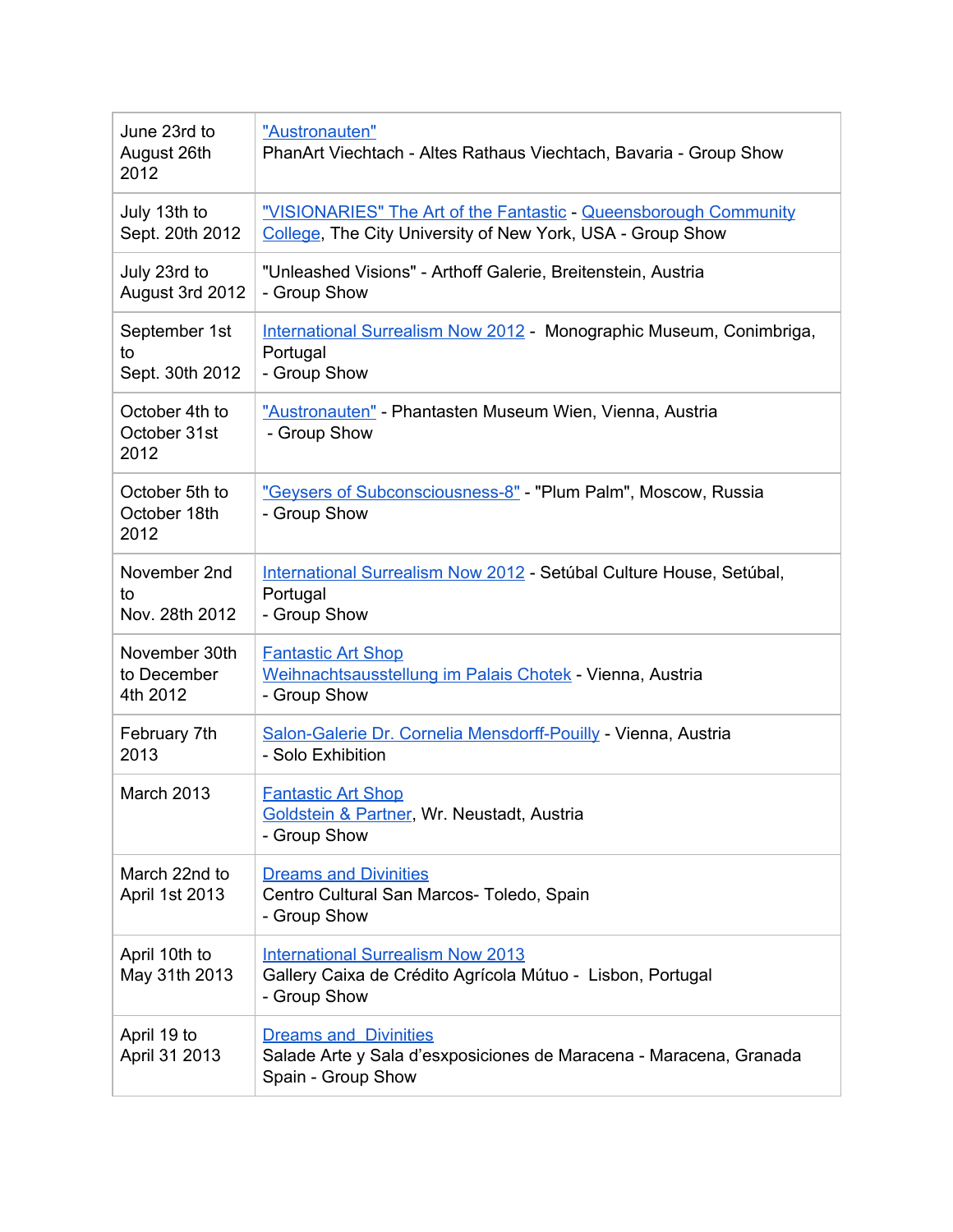| April 30th to<br>Nov. 17th 2013                 | Dollar, Schätze und Kunst<br>Barockschloss Riegersburg, Austria<br>- Group Show                                                                                                                    |
|-------------------------------------------------|----------------------------------------------------------------------------------------------------------------------------------------------------------------------------------------------------|
| May 17th to<br>June 2nd 2013                    | <b>Dreams and Divinities</b><br>Instituto de America, Santa Fe - Granada, Spain<br>- Group Show                                                                                                    |
| May 25 to<br>June 2, 2013                       | <b>Geysers of Subconsciousness for Red October</b><br>Gallery DEVE - Moscow<br>- Group Show                                                                                                        |
| May 25th to<br>Aug. 10th 2013                   | <b>Fantastic Realism</b><br>LuminArte Gallery, Dallas, TX, USA<br>- Group Show                                                                                                                     |
| May to June<br>2013                             | <b>Geysers of Subconsciousness-9</b><br>Moscow, Russia - Group Show                                                                                                                                |
| July 24th to<br>Aug. 8th 2013                   | "Eyes of the Tribe" - Arthoff Galerie, Breitenstein, Austria<br>- Group Show                                                                                                                       |
| September 4th<br>to 8th 2013                    | <b>Art Project "Geysers Subconscious CHA"</b><br>Central House of Artists, Krimsky Val, 10 - Moscow<br><b>Group Show</b>                                                                           |
| September 13th<br>to Oct. 9th 2013              | <b>Dreams and Divinities</b><br>Visionary Gallery of La Porte Soleil - Paris, France - Group Show                                                                                                  |
| September<br>22nd to October<br>20th 2013       | Phantastic in der Box - Sammlung Westermann<br>bei der "Art Imaginär" 2013 im Herrenhof Mußbach - more info in this blog:<br>5. Internationale Ausstellung der Phantastischen und Visionären Kunst |
| November 9th<br>to December<br>7th 2013         | LuminArte Gallery - Represented Artists - New Works<br>Dallas, Texas, USA - Group Show                                                                                                             |
| November 21st<br>to December<br>21st 2013       | <b>Fantastic Art Shop</b><br>Galerie Gaisbauer - Linz, Austria - Group Show                                                                                                                        |
| November 30th<br>2013 to<br>January 4th<br>2014 | Lisbon "International Surrealism Now" - The Roque Gameiro House.<br>Amadora - Lisbon, Spain - Group Show                                                                                           |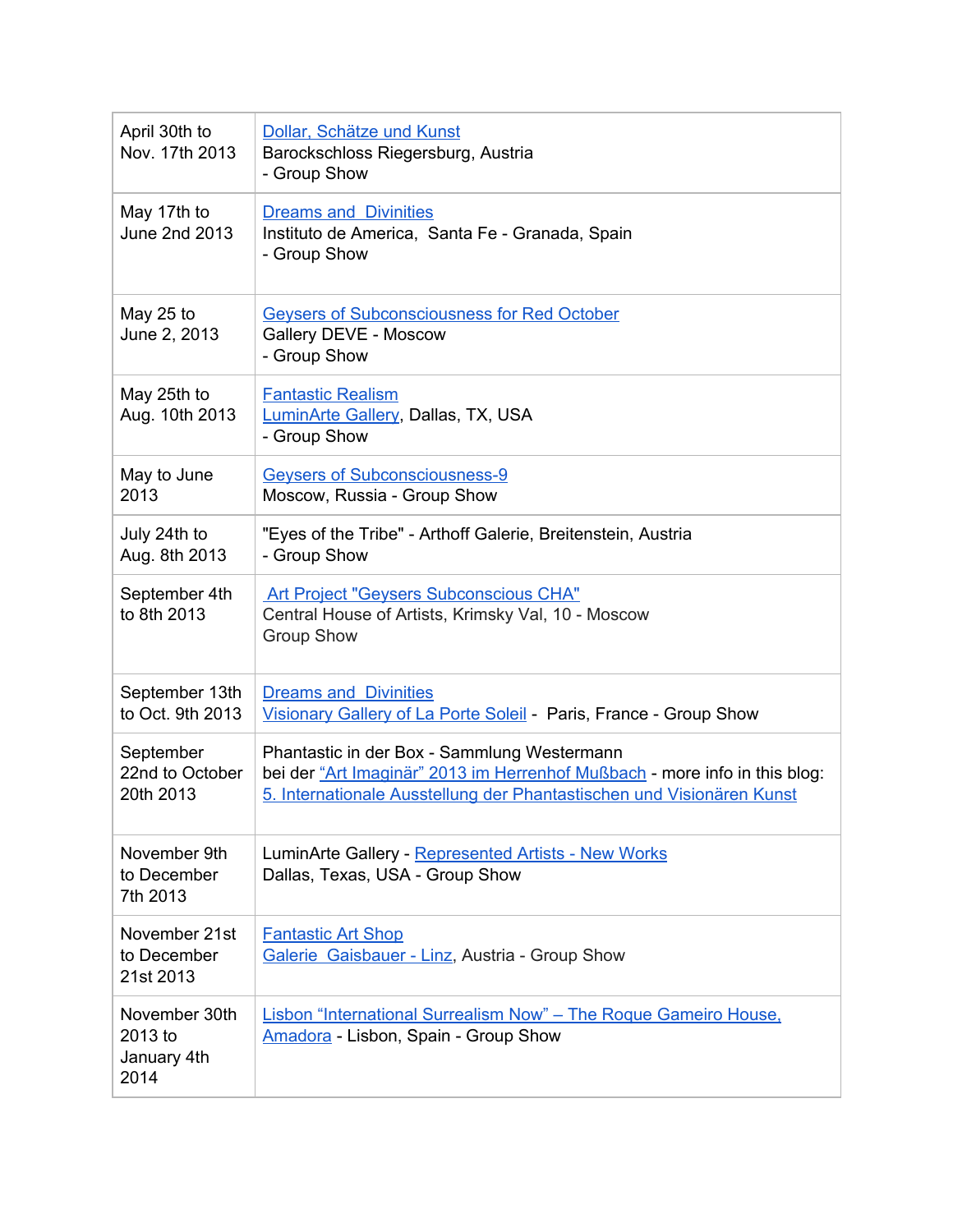| February 6th<br>to April 7th 2014        | <b>Fantastic Art Shop</b><br>VINI PER TUTTI - Vienna, Austria - Solo Exhibition                                                                                              |
|------------------------------------------|------------------------------------------------------------------------------------------------------------------------------------------------------------------------------|
| March 19th<br>2014 to<br>April 9th 2014  | A.N.S.I.A. - Art for Interior<br>Art for Interior Gallery - Milan, Italy - Group Show                                                                                        |
| March 21st<br>2014 to<br>April 21st 2014 | Dreams & Divinities - Spring Equinox - Mexico<br>La Enseñanza Casa De La Ciudad<br>San Cristóbal de Las Casas, Chiapas, México - Group Show                                  |
| March 22nd<br>2014 to<br>April 26th 2014 | <b>Surrealism of the 21st Century</b><br><b>LuminArte Gallery - Dallas, Texas, USA - Group Show</b>                                                                          |
| May 29th<br>2014 to<br>June 1st 2014     | <b>ARTMUC</b><br>Praterinsel, Munich, Germany - Group Show - Art Fair                                                                                                        |
| August 9th to<br>September 6th<br>2014   | <b>INTERNATIONAL SURREALISM NOW</b><br>Gallery Vieira Porto,<br>Largo Lóios 50, 4050-338 Port, Portugal<br>- Group Show                                                      |
| September 4th<br>to 14th 2014            | <b>ART OF IMAGINATION</b><br><b>Orange Art Gallery,</b><br>290 City Centre Ave. Ottawa, ON, Canada<br>- Group Show                                                           |
| October 11th<br>2014                     | <b>INTERNATIONAL SURREALISM NOW</b><br>Palácio da Lousã<br>Rua Viscondessa do Espinhal 3200-257<br>Lousa, Coimbra, Portugal<br>- Group Show (permanent home between travels) |
| October 15th to<br>19th 2014             | <b>ENDANGERED VISIONS INTERNATIONAL EXHIBITION - Manila Art</b><br>2014<br>SMX Aura Ft. Bnifacio, Taguig, Metro Manila, Phillipines<br>- Group Show - Art Fair               |
| October 30th to<br>December 8th<br>2014  | ART OF THE MYSTIC OTTO RAPP<br>Winehouse Vienna, Schottenfeldgasse 92<br>organized by the Fantastic Art Shop<br>Solo Exhibition                                              |
| November 6th<br>to December              | <b>Visionary, Fantastic and Surreal Group Show</b><br><b>AMMON-RA Gallery</b>                                                                                                |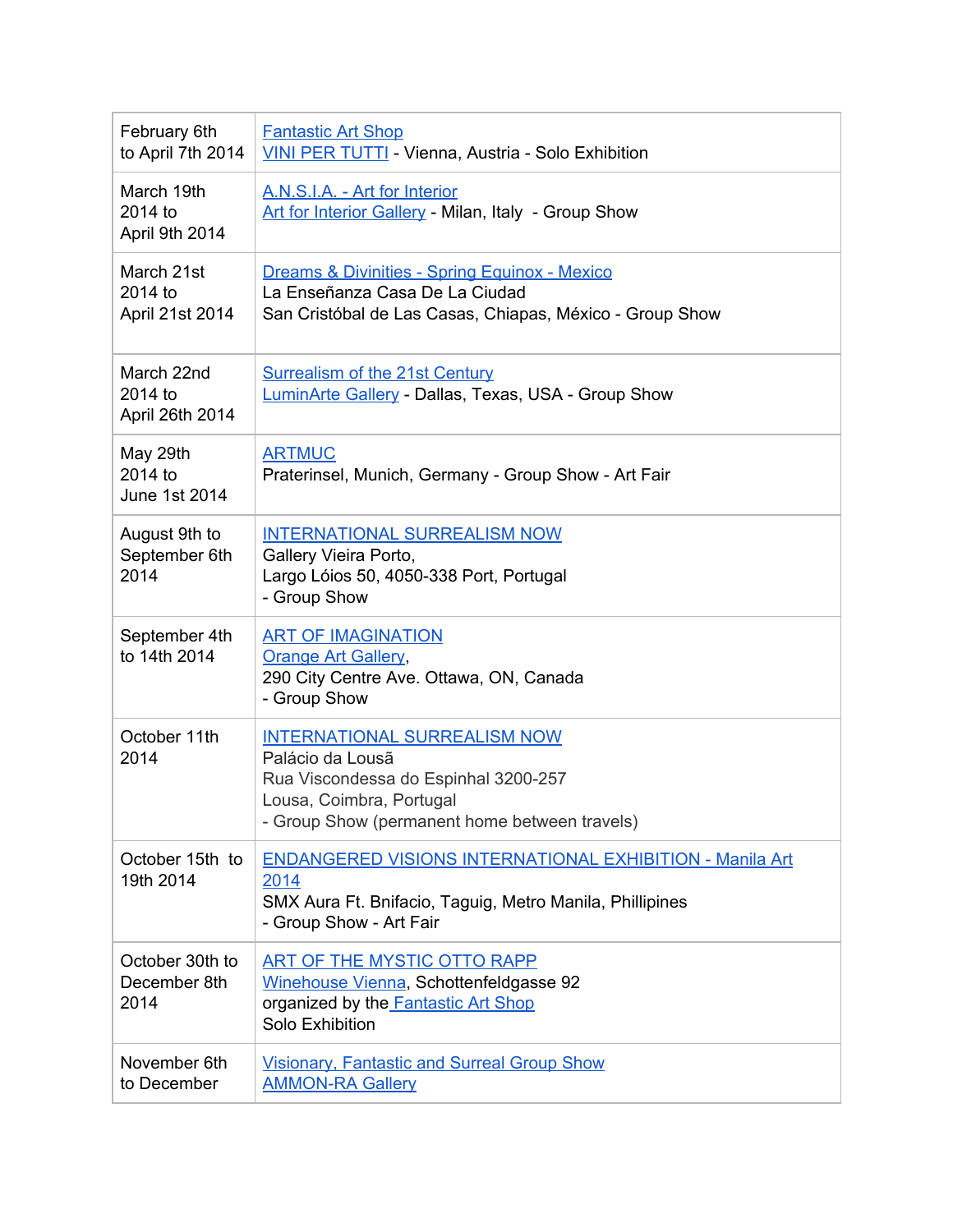| 18th 2014                                 | San Pedro Garza García, N.L. Mexico<br>10 Artists Group Show                                                                                                                                  |
|-------------------------------------------|-----------------------------------------------------------------------------------------------------------------------------------------------------------------------------------------------|
| November 15th<br>to 30th 2014             | BEYOND BORDERS AND OUT OF THE BOX: Endangered Visions<br>The National Commission for Culture and the Arts Gallery<br>Intramuros, Metro Manila, Phillipines - Group Show                       |
| February 9th<br>2015<br>(Vernissage)      | <b>Antilogika Slike</b><br>Art Salon of the Cultural Center of Novi Sad - Serbia<br>travelling group show - to other cities of Serbia, as well as Slovenia,<br>Bulgaria, Montenegro and Italy |
| February 11th to<br>February 25th<br>2015 | <b>Dreams &amp; Divinities Mexico</b><br><b>AMMON-RA Gallery</b><br>San Pedro Garza García, N.L. Mexico - Group Show                                                                          |
| March 3rd to<br>13th 2015                 | <b>Antilogika Slike</b><br>Kulturni Centar (Cultural Center) of Šabac - Serbia<br>travelling group show                                                                                       |
| March 6th to<br>April 5th 2015            | <b>Geysers Subconscious Kaluga</b><br>Kaluga Museum of Fine Arts, Kaluga, Russia<br><b>Group Show</b>                                                                                         |
| March 12th to<br>April 30th 2015          | <b>SURREALISM NOW - Museu da Cidade de Aveiro, Portugal</b><br><b>Group Show</b>                                                                                                              |
| March 21st<br>2015<br>(Vernissage)        | <b>Dallas Dreams &amp; Divinities Equinox Show</b><br>LuminArte Gallery, Dallas, Texas, USA<br><b>Group Show</b>                                                                              |
| April 24th to<br>May 9th 2015             | <b>Antilogika Slike</b><br>Cultural Center Knjaževac - Serbia                                                                                                                                 |
| April 24th to<br>May 24th 2015            | In Pulse of Life<br>Minoritenkloster Tulln, Tulln an der Donau, Austria<br><b>Group Show</b>                                                                                                  |
| May 11th 2015<br>(Vernissage)             | <b>Antilogika Slike</b><br>Canvas Gallery, Belgrade - Serbia                                                                                                                                  |
| May 30th to<br>June 27th 2015             | <b>The Garden of Fernal Delights</b><br><b>Bash Gallery in San Francisco, USA</b><br><b>Group Show</b>                                                                                        |
| June 17h to                               | <b>Old Masters - New Visions</b>                                                                                                                                                              |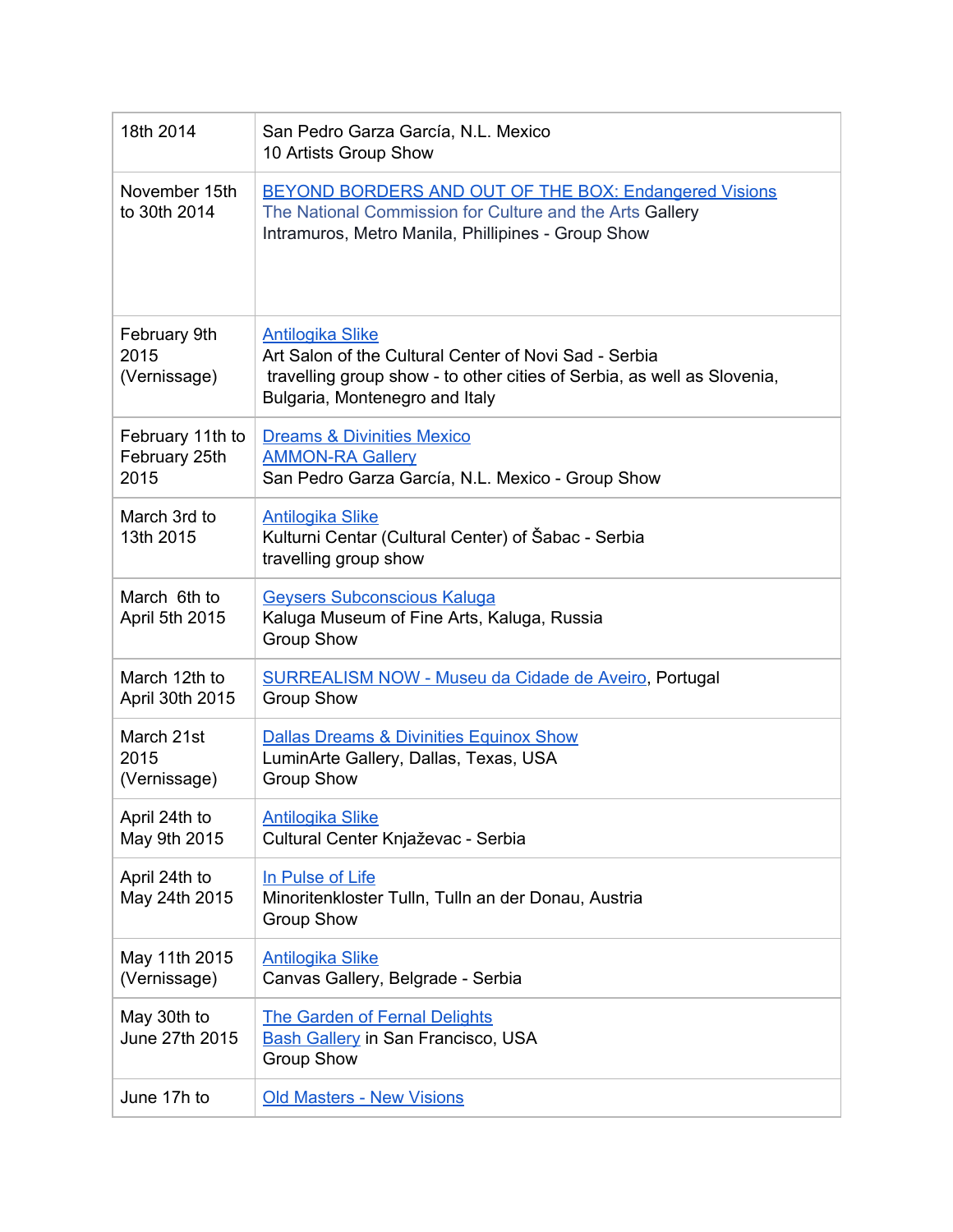| June 24th 2015                               | Galerie Arthoff, Breitenstein, Austria<br><b>Group Show</b>                                                                                                                                                 |
|----------------------------------------------|-------------------------------------------------------------------------------------------------------------------------------------------------------------------------------------------------------------|
| July 1st to<br>September 30th<br>2015        | "Phantastische Kunst"<br>Ernst Fuchs Museum Galerie<br><b>Group Show</b>                                                                                                                                    |
| September 19th<br>to 31st<br>November 2015   | <b>Magical Dreams III</b><br><b>Bator Art Gallery, Szczyrk, Poland</b><br><b>Group Show</b>                                                                                                                 |
| September 25th<br>to<br>October 19th<br>2015 | <b>Geysers of Subconsciousness on Tverskaya</b><br>State Museum, the Humanities Center "Преодоление"<br>Tverskaya Street, 14, Moscow, Russia<br><b>Group Exhibition</b>                                     |
| October 20th to<br>November 10th<br>2015     | Antilogika Slike<br><b>Zrenjanin National Museum</b><br>Zrenjanin, Serbia<br><b>Group Exhibition</b>                                                                                                        |
| November 24th<br>to December<br>18th 2015    | Phantastenausstellung 2015 "Labyrinth der Wirklichkeiten" im<br>Kulturquartier Linz<br>OÖ. Kulturquartier Linz - Club-Galerie der Dr. Ernst Koref Stiftung<br><b>Group Show</b>                             |
| December 12th<br>- February 30th<br>2015     | A Fernal Solstice in Paris - Gallery Matahati, Paris<br><b>Group Show</b>                                                                                                                                   |
| January 9th to<br>January 30th<br>2016       | <b>Magical Dreams III</b><br><b>Culture Promotion Centre, Prague South</b><br>Warsaw, Poland<br><b>Group Show</b>                                                                                           |
| January 21 to<br>February 19<br>2016         | <b>LUSO - AMERICAN SURREALISM of the 21st Century</b><br>Mississippi State University, Starkville MS, USA<br><b>Group Show</b>                                                                              |
| February 11 to<br>February 28<br>2016        | International Surrealism Now 2016<br><b>Bissaya Barreto Foundation/Particula Space</b><br>Multimedia Poros Museum<br>Espaço Particula, Rua Miguel Torga, nº25, cave, Coimbra, Portugal<br><b>Group Show</b> |
| March 18th -<br>April 11th 2016              | "Das Innere Universum"<br>Winehouse Vienna, Schottenfeldgasse 92<br>organized by the Fantastic Art Shop                                                                                                     |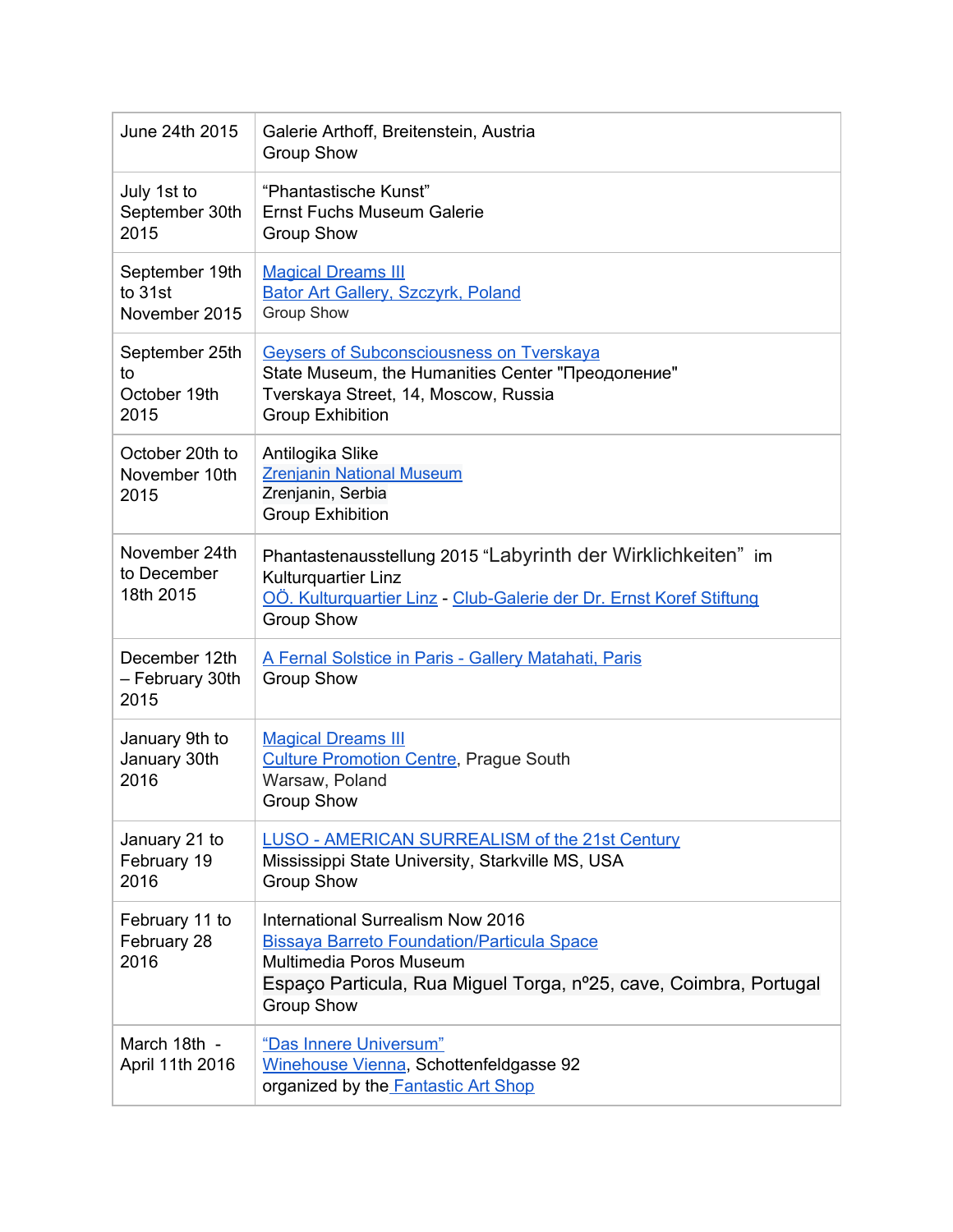|                                         | Solo Exhibition                                                                                                      |
|-----------------------------------------|----------------------------------------------------------------------------------------------------------------------|
| March 22nd to<br>26th 2016              | "Art for Peace" Spring Equinox Paris AOI show<br><b>Atelier Gustave - Paris, France</b><br><b>Group Show</b>         |
| April 30th to<br>May 28th 2016          | <b>Austrian Dreamscapes I</b><br>Haus der Phantastischen Kunst - Callas - Bremen, Germany<br><b>Group Show</b>       |
| May 5th to June<br>11th 2016            | <b>Magical Dreams III</b><br>Galeria Miejska we Wrocławiu ul. - Wrocław, Poland<br><b>Group Show</b>                 |
| May 9th to May<br>25th 2016             | Wein und Kunst in der Galleria - Galleria Vienna - Austria<br><b>Group Show</b>                                      |
| May 12th to<br>May 30th 2016            | "TRANSMISSION"<br>a tribute exhibition dedicated to ERNST FUCHS<br>Galerie 10, Vienna, Austria<br><b>Group Show</b>  |
| July 9 to<br>September 3,<br>2016       | <b>IM'AGO PRIMORDIALIS</b><br>Krab Jab Studio, Seattle USA<br><b>Group Show</b>                                      |
| July 27 to<br>September 17,<br>2016     | "A LEGACY OF LIGHT ~ Generations of Vision"<br><b>Castle Gloggnitz</b> , Austria<br><b>Group Show</b>                |
| July 29 to<br>August 28, 2016           | THE ANTIPODES<br>The Fridge Gallery, Washington DC<br>Group Show - 4 collaborative panels + small individual works   |
| August 27 to<br>October 30,<br>2016     | Art for Peace Travelling Show<br>Galerie FLOX Schirgiswalde-Kirschau, Germany<br><b>Group Show</b>                   |
| 21. September<br>to 16. October<br>2016 | <b>Magical Dreams III</b><br>Hopfenmuseum, Wolnzach, Germany<br>Group Show - Opening on 21. and 23. September 2016   |
| 30. September<br>to 23. October<br>2016 | <b>Magischer Realismus</b><br>Kunstverein Brücke 92 im Ansbacher Kunsthaus,<br>Ansbach, Germany<br><b>Group Show</b> |
| October 26 to<br>November 6,            | <b>CHIMERIA 2016</b><br>Festival international des Arts visionnaires                                                 |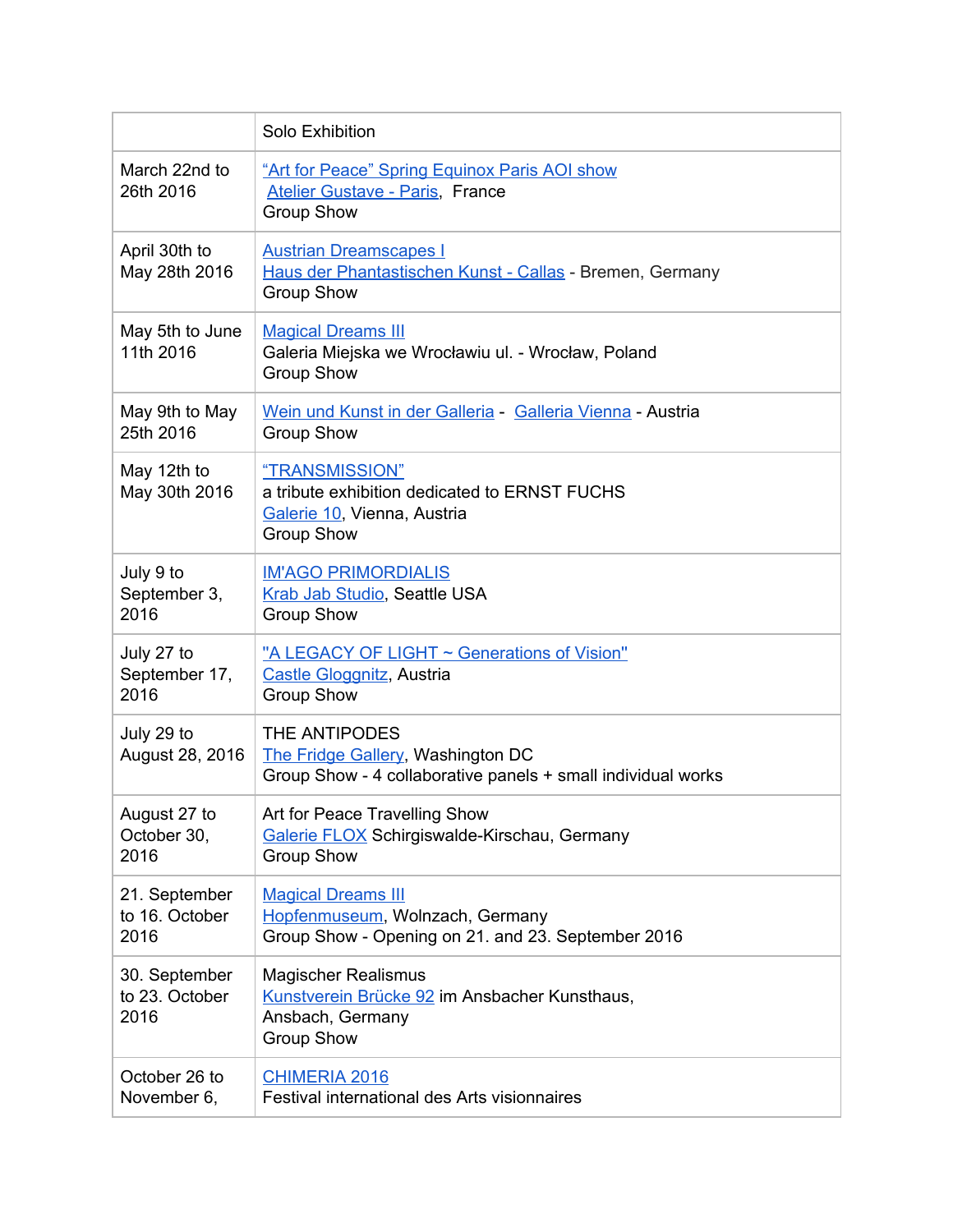| 2016                                      | Sedan, France<br><b>Group Show</b>                                                                                                                                             |
|-------------------------------------------|--------------------------------------------------------------------------------------------------------------------------------------------------------------------------------|
| December 8,<br>2016 to<br>January 8, 2017 | <b>Tremendum Fascinans</b><br>True Love Gallery, 1525 Summit Ave., Seattle, USA<br>Group Show - Opening: Thursday, December 8, 6-9 PM                                          |
| January 14 to<br>February 19,<br>2017     | <b>Grand Salon 2017</b><br>Villa Berberich, Bad Säckingen, Germany<br><b>Group Show</b>                                                                                        |
| January 24 to<br>March 24, 2017           | Collaboration ANTIPODES panel as part of the exhibition<br>THE SUBCONSCIOUS VISIONS OF JOE MCGOWN<br><b>Gum Tree Museum of Art in Tupelo, MS, USA</b>                          |
| February 1 to<br>February 11,<br>2017     | International Surréalisme Now 2017 au Musée Multimedia Poros<br>Quinta de S. Tomé, 3150, Condeixa-aNova, Portugal<br><b>Group Show</b>                                         |
| April 7 to<br>May 7, 2017                 | Das Rad neu erfinden - Anlässlich "200 Jahre Fahrrad"<br>Villa Berberich, Bad Säckingen, Germany<br><b>Group Show</b>                                                          |
| April 29 to<br>May 13, 2017               | Society for Art of Imagination - VISIONARY ALCHEMY<br>One Art Space - 23 Warren Street, Street level-Gallery 1, New York<br><b>Group Show</b>                                  |
| May 13. to<br>June 11, 2017               | Surrealismus Callas in Bad Säckingen<br>real - surreal - irreal - ? 2017<br>Villa Berberich, Parkstraße 1, 79713 Bad Säckingen, Germany<br><b>Group Show</b>                   |
| May 18 - June<br>27, 2017                 | Ausstellung Otto Rapp im Atelier Adrian Moldovan<br>Atelier Moldovan, Josefstätterstrasse 53, Vienna, Austria<br>Solo Exhibition                                               |
| September 9 -<br>October 29,<br>2017      | <b>Magical Dreams IV</b><br><b>Bator Art Gallery, Szczyrk, Poland</b><br><b>Travelling group exhibition</b>                                                                    |
| September 17 -<br>December 31<br>2017     | <b>International Surrealism Now</b><br>Multimedia P.O.R.O.S. Museum, Condeixa-a-Nova, Portugal<br><b>Group Show</b><br>More info: Multimedia POROS Museum a travel to Portugal |
| November 4 -<br>30, 2017                  | <b>Magical Dreams IV</b><br>Dom Gallery, Wr. Neustadt, Austria                                                                                                                 |